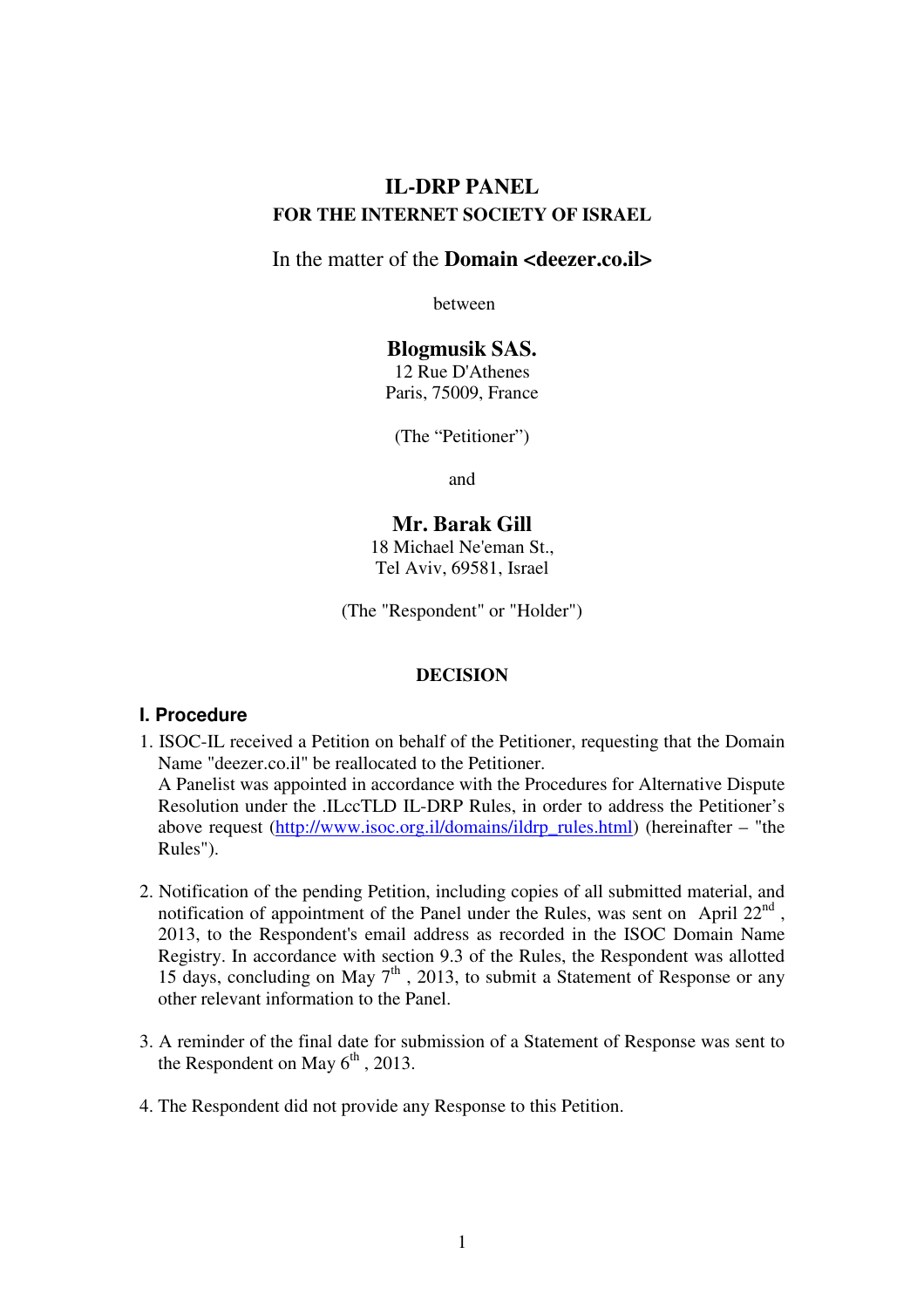## **II. Factual Background**

- 1. The Petitioner is a French Company, trading internationally under the name of "Deezer", which offers international online music-on-demand services. The Petitioner has been operating the Deezer music Services since 2007, at first in France and then internationally.
- 2. The Respondent registered the Disputed Domain on September  $5<sup>th</sup>$ , 2011.
- 3. The Disputed Domain currently refers to a web hosting page, including various registration-related as well as commercial links.
- 4. On Feb.  $8<sup>th</sup>$  the Petitioner sent a Cease and Desist letter to the Holder, informing him that he was in violation of the Petitioner's rights, requesting him to refrain from doing so and to transfer the Domain to the Petitioner. The Respondent did not reply.

## **III. The Parties' Claims**

## **A. The Petitioner**

- 1. The Petitioner claims to be a leading International Music Streaming Service.
- 2. The Petitioner owns many domain names consisting of the term "deezer", in many countries, including "deezer.com", "deezer.fr", "deezer.es", "deezer.be" and many more.
- 3. The Petitioner emphasizes that its Domain is not only a display window of its services, but serves as the actual platform from which these music streaming services are to be provided. Therefore, access to the various domains consisting of the name of the service, "Deezer", is crucial to its international existence.
- 4. The Petitioner started by offering its services locally in France, and becoming a local leader in the field. Over the past few years it has been expanding its geographical presence worldwide, launching its services in over 130 countries.
- 5. Petitioner claims that in accordance with the requirements of the Rules, all elements indicating that the Domain should be transferred to the Petitioner, can be found as follows:
	- a. Disputed Domain is identical with Petitioner's trademark;
	- b. Petitioner has rights in the name;
	- c. Holder has no rights in the name; and
	- d. Registration and/or use of the Domain are in bad faith.

## **5. The Respondent**

The Respondent failed to submit any Response to the Petition.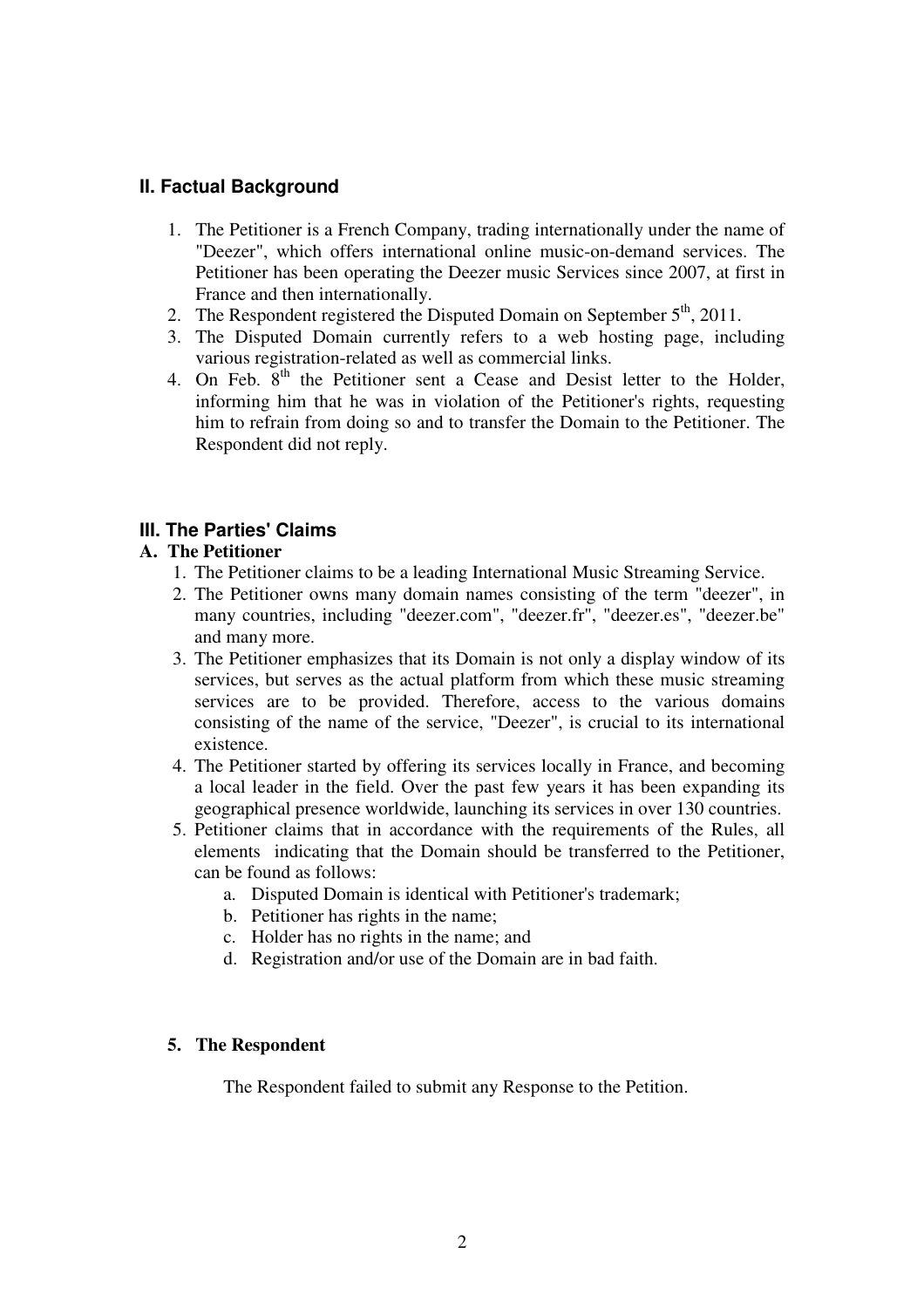## **IV. Discussion**

- 1. The IL-DRP is an alternative dispute resolution procedure intended to provide expedited resolution to disputes regarding the allocation of Domain Names, in accordance with the Rules for Allocation of Domain Names under the .IL country code. By registering a Domain, any Holder agrees to abide by these Rules.
- 2. In order for a case to be brought before an Il-DRP Panel, the Petitioner must show that certain grounds exist.
- 3. Let it be noted that without Response on behalf of the Respondent, the Panel will not refute any insufficient claims stated by the Petitioner, but will instead proceed to review whether the information present is in itself sufficient to establish grounds for re-allocation of the Disputed Domains, based on the aforementioned Rules.
- 4. Therefore we will proceed to review existence of the grounds for the request, as follows:

 According to section 3 of the IL-DRP Rules, Disputes regarding allocation of a Domain Name by a Holder may be brought by a third party on the following grounds:

3.1. the Domain Name is the same or confusingly similar to a trademark, trade name, registered company name or legal entity registration ("Name") of the complainant; and

3.2. the Complainant has rights in the Name; and

3.3. the Holder has no rights in the Name; and

3.4. the application for allocation of the Domain Name was made or the Domain Name was used in bad faith.

4. Each of the claims above needs to be well established by Petitioner. In the following discussion we will address each claim, based on the Materials of the Petition and any other material available to the Panel.

### **a. Name is Same or Confusingly Similar**

The requirement in the Rules is that "the Domain Name is the same or confusingly similar to a trademark, trade name, registered company name or legal entity registration ("Name") of the complainant".

The Disputed Domain consists of the term "deezer" and of the suffix "co.il".

It has been previously ruled that the suffix "co.il" is to be disregarded for the purpose of determining similarity of a Domain to a Registered Mark, since it is a common suffix indicating that the domain is registered as a commercial Israeli website (see for example ISOC Il-DRP case in the matter of <Crayola.co.il>). Therefore, the suffix should be ignored, and the question remains whether the term "deezer" is the same or confusingly similar to a name of the Petitioner.

The petitioner is the owner of several Trademark rights in the term "deezer".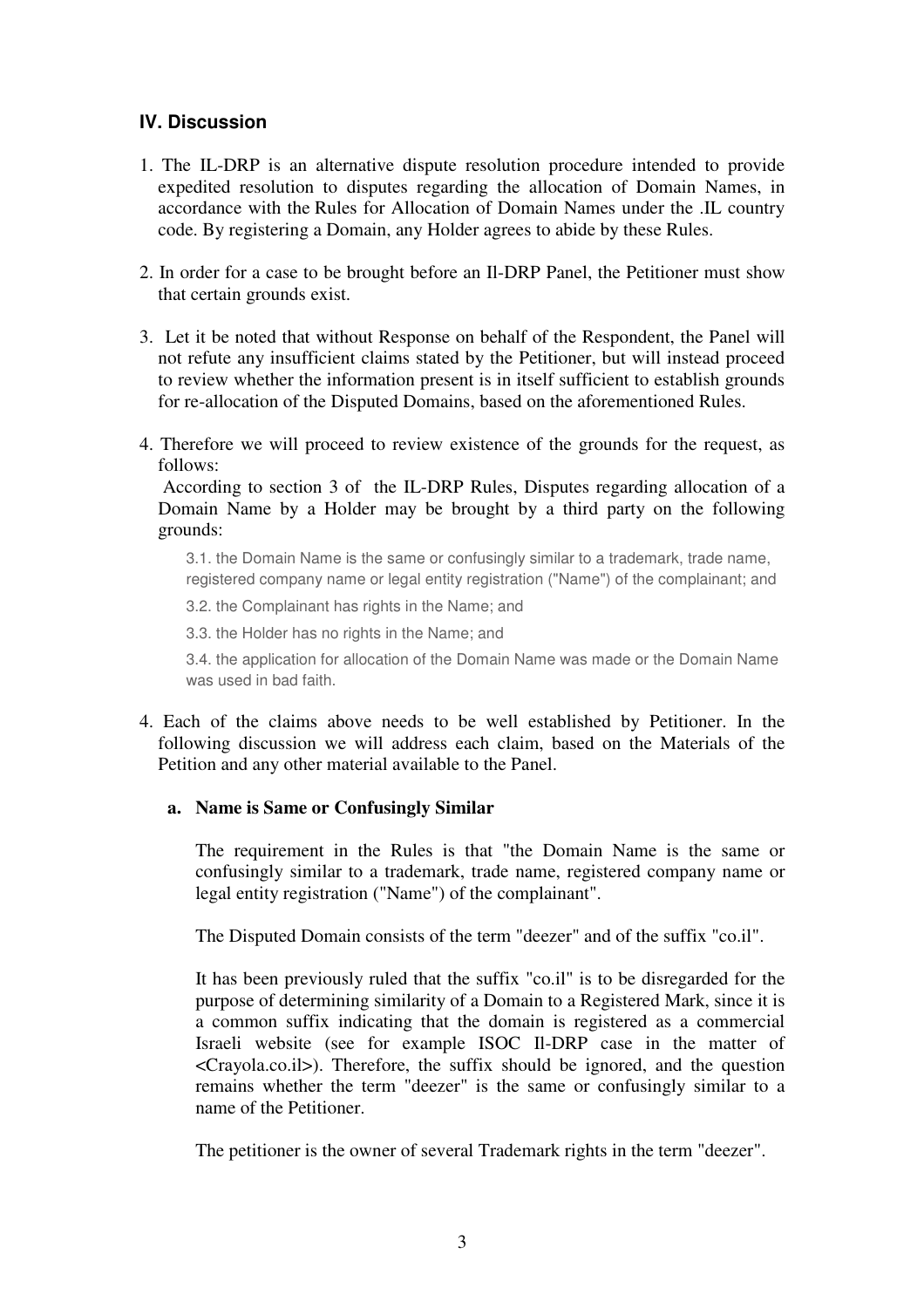Among these are International Trademark #1024994, Community Trademark #008650079, US Trademarks #3803079 and 3803078, as well as several French Trademarks, including #073520218, inter alia.

The Disputed Domain Name, disregarding the standard "co.il" suffix, consists of the term "deezer" in its entirety, and is therefore identical to the trademark "deezer".

Thus, the Panel finds that the Domain is the same as a trademark and service name of the Petitioner, and therefore the first requirement under the rules, is fulfilled.

### **b. Complainant has Rights in Name**

The following are clear indications of the Petitioner's Rights in the Disputed Domains:

- Petitioner launched "Deezer" services in 2007 and has been operating under the same Trade Name since that time.
- The petitioner holds several registered domain names, all encompassing the name "deezer", including deezer.com, deezer.fr, deezer.es, deezer.be, deezer.ch, deezer.de, deezer.me, deezer.pt, etc.
- The Petitioner holds numerous Registered Trademarks around the world, which are identical to the name – including:
	- o International Trademark 1024994, registered 9.10.2009
	- o EU Community Trademark 008650079, registered 29.10.2009
	- o US Trademarks 3803079 and 3803078, registered 15.6.2010
	- o French Trademarks, including 073520218, registered 20.8.2007
- The term "Deezer" has become well known around the world and is associated with the Petitioner's music services in many countries, as has been expressed in extensive media coverage, depicting the Petitioner's expansion into additional countries beyond France, where it was initially deployed. Let it be noted also that the first Trademarks in the Name "Deezer" were registered in France, yet along with international expansion of the Deezer services, the Petitioner also increased its International Trademark coverage.
- Petitioners rights to the name can also be gathered from a previous WIPO case, in which the Panel recognized the Petitioner's rights in the term "deezer", and agreed to transfer the name "deezer.ch" to the Petitioner ( Decision DCH2011-0038 *Blogmusik v. Bachta Peter*).

All of the above clearly indicates that to date, the Petitioner has clear rights in the name "Deezer", as a well-known mark, registered Trademark and Trade Name.

From all of the above it is evident that the Petitioner has established rights in the Disputed Domain.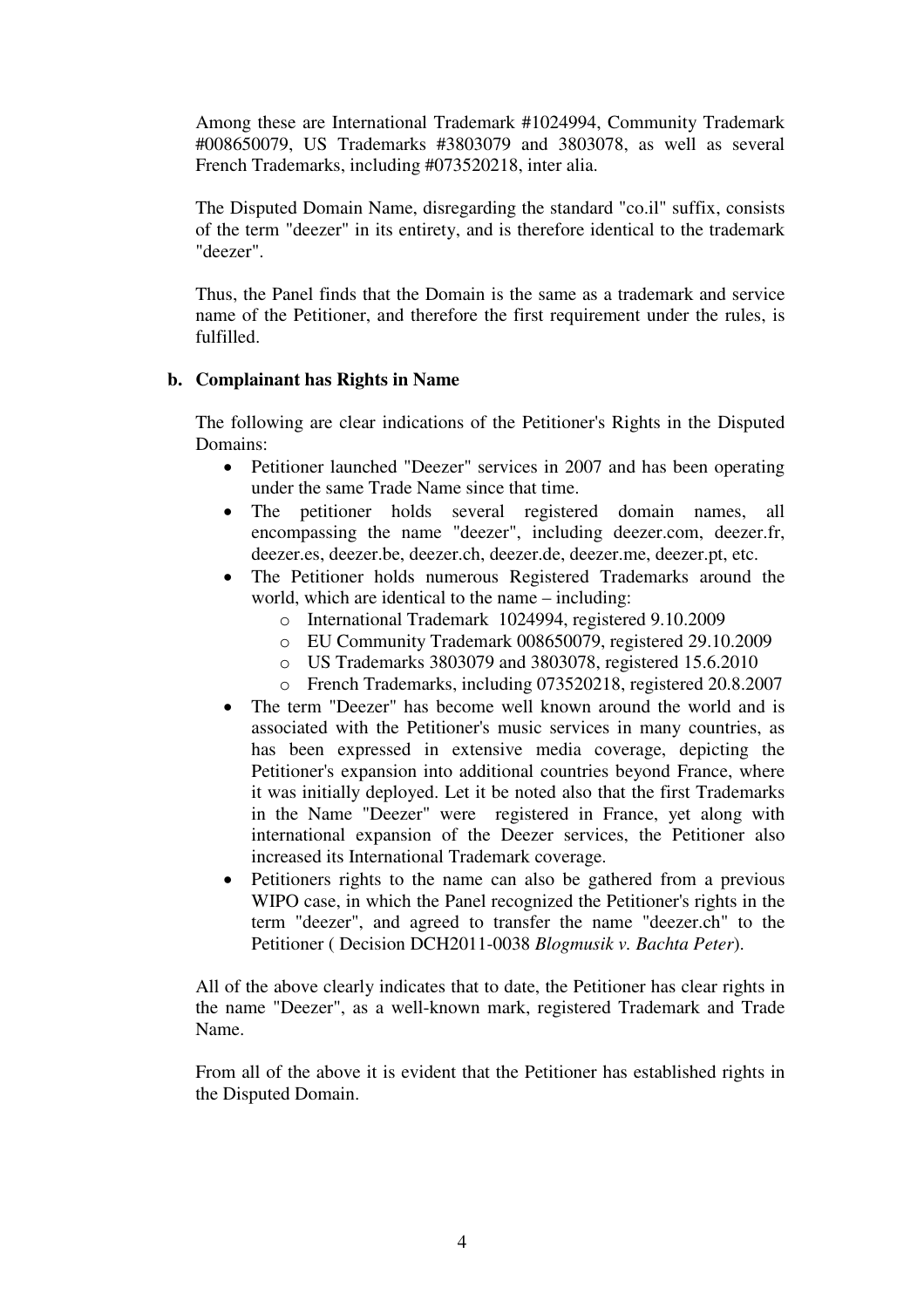### **c. Respondent has no Rights in Name**

Respondent has no known association whatsoever with the Petitioner or its services, and is in no way an authorized dealer, distributor or licensee of the Petitioner.

According to the information before the Panel, the Holder has never registered or applied for registration of any Trademark rights in the term "Deezer" or with the Petitioner.

The website under the Disputed Domain is parked on a web-hosting page, consisting of reference to various commercial and registration-related links. It is not being put to any actual use by the Holder, and has apparent connection to the Holder or to the term Deezer.

The Holder failed to provide a Statement of Response to this Petition.

In addition, as mentioned above, the Holder has a past record of cybersquatting, as can be gathered both from Il-DRP in the matter of Marriott *Inernational vs. Barak Gill*, and from the isoc.org.il whois database indicating a long list of non-related domain names held by the Respondent for no apparent reason (see further discussion below regarding Bad Faith).

Therefore, in light of all the above, the Panel finds sufficient grounds to establish that the Holder has no rights in the name.

### **d. Registration or Holding in Bad Faith**

Section 3.4 requires that "the application for allocation of the Domain Name was made or the Domain Name was used in bad faith". Though the Rule requires that either the registration or the use be in bad faith, it appears that in this case, there are multiple acts on behalf of the respondent which are indicative of bad faith both in registration and in use, as follows:

Bad Faith in Registration of the Domain:

- An isoc.org.il whois database search conducted by request of this Panel indicates that the Respondent holds in excess of **at least 20 nonrelated domain names,** most of which seem to have no prima facie connection with the Respondent, but have been registered under his name over the past few years. Moreover, a previous Il-DRP Panel has already ruled against the same Respondent regarding his registration of the domain מריוט.co.il [see Il-DRP decision in the matter of *Marriott Worldwide vs. Barak Gill*, from April 10, 2012]. These behaviors are clearly indicative of a pattern of registering domain names in which the Holder has no legitimate interest, typical of cybersquatting, and clearly indicating bad faith.
- The Deezer music service has been offered since 2007. The Respondent registered the domain on September  $5<sup>th</sup>$  2011. During the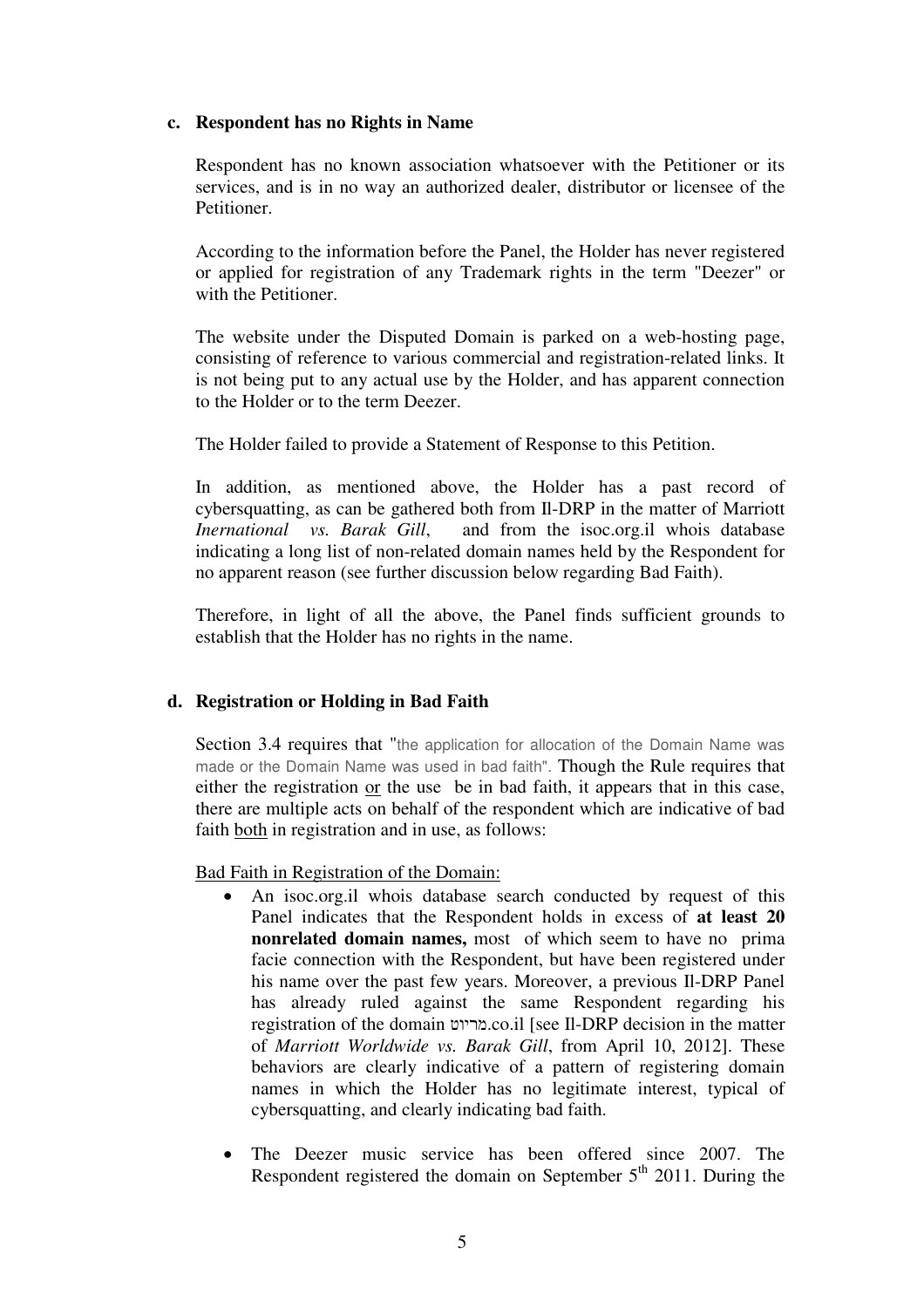week prior to said registration, several press releases described the upcoming introduction of the Deezer services in the  $UK<sup>1</sup>$  as a new competitor in the field. Only after the press releases did the Respondent register the Name. It is difficult to dis-associate the two events, based also on their adjacency in time, indicating that the Respondent more than likely was aware of the existence of the Petitioner at the time of Registration.

The term "Deezer" is not a generic or commonly used term, has no inherent meaning of its own and has no direct relevance to the Respondent himself or any activity conducted by him, and it is therefore highly likely that the Respondent was aware of the existence of the petitioner and of his rights in the Name at the time of registration.

Bad Faith in Use of the Domain:

- Since the date of registration and to this present date, the Domain directs to a website consisting of a Parking Page by the service provider, referring to several registration-related links and some commercial links. There has been no active use of the Domain by the Respondent and no mention of the term "Deezer" or any use thereof. Inclusion of commercial links, by nature, is e intended to create profit and gain for certain parties. According to Rule 4.1e, indication of Bad faith is seen when "by using the domain name, the Holder has intentionally attempted to attract, for commercial gain, Internet users to its web site or other on-line location". Thereby, the Holder might be gaining profit from these links, thus indicating Bad Faith.
- As another clear indication of bad faith, let it be noted that in addition to the Disputed Domain which the Holder registered, he has over 20 Domain Names registered under his name, none of which have an active website associated with them, and none seem to have any prima facie connection to the holder itself. Many of these domains include an identical name containing a different suffix (as is the case regarding "deezer.co.il"). It is more than likely that in this pattern of behavior, the Holder registered the names hoping to be able to make future profit from these names.

According to Section 4.1 of the Rules, evidence of bad faith can be expressed as follows: " circumstances indicating that the Holder has requested allocation or holds the Domain Name primarily for the purpose of selling, renting, or otherwise transferring the Domain Name allocation to the complainant who is the owner of the trademark or service mark or to a competitor of that Complainant, for valuable consideration in excess of documented out-of-pocket costs directly related to the domain name".

 In this case, the Respondent, who did not present any claims in response to either the Cease and Desist Letter presented by the Petitioner, or to this herein Petition, clearly has no interest in holding

 $\overline{a}$ 

 $<sup>1</sup>$  It may also be noted that in other domains registered by the same Holder, as described herein, an</sup> identical Domain exists under the "co.uk" suffix, indicating that the Holder appears familiar with various developments in the UK market, as with the Press publications regarding expansion of the Deezer services into the UK market, immediately prior to registration of the Disputed Domain.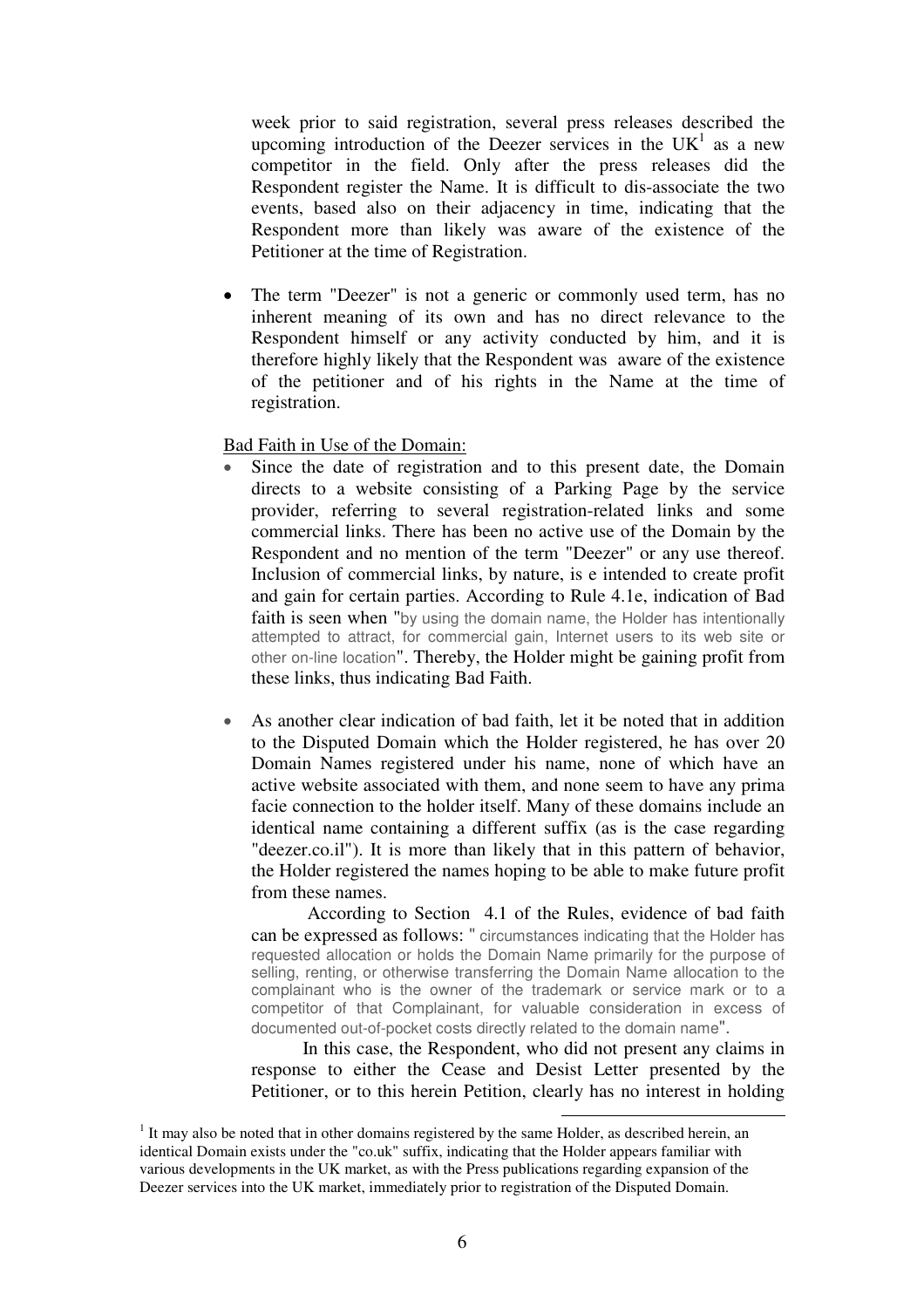the Domain or using it for any purpose of its own, but is solely interested in gaining profit from some rightful owner who may present an attractive offer in return for the name.

- In addition, by holding the Domain, the Respondent is preventing the Petitioner from making use of a local website bearing its international trademark. As described above, the Petitioner has been incrementally expanding its service and launching it in new countries, through use of local domains, as it has done throughout Europe. By holding on to the Disputed Domain, the Holder is preventing the Petitioner from expanding its business in Israel in a manner identical to that used in other countries. As stated in Section 4.1 d of the Rules, evidence of Bad Faith is when: "the Holder has requested allocation of the domain name in order to prevent the owner of the trademark or service mark from reflecting the mark in a corresponding domain name, provided that there is evidence of having engaged in a pattern of such conduct; ". Evidence of such a pattern of conduct can be found above, therefore supporting this claim.
- The Petitioner failed to reply to this Petition, as he did not reply to the Cease and Desist letter sent by the Petitioner. Thus all the above claims, as made by the Petitioner, remain unrebutted. In a previous IL-DRP ruling against the same Respondent, it has been stated as follows: "*…the Complainants provided as evidence a Cease and Desist letter addressed to the Respondent, which the Respondent failed to properly respond to. Previous Panels stated that "when receiving such notice, good faith requires a response." (Gaggia S.p.A. v. Yokngshen Kliang, WIPO Case No. 02003-0982) This Panel concurs with such reasoning and finds that Respondent's inaction shows lack of legitimate interest in the disputed domain name and lack of good faith in the registration or use thereof (See Carrefour and Carrefour Property v. MIC Domain Management, WIPO Case No. 02009-0489)."* [Marriot vs. Barak Gill re. <מריוט.co.il].
- Lack of response does not automatically prove bad faith, but particularly in cases regarding use of a distinctive term, evidence must be provided to indicate Holder's interests in the Distinctive Term. Lack thereof provides stronger indication of bad faith (see similar circumstances in WIPO UDRP case D2007-1193 *Facebook Inc. v. Privacy Ltd* regarding the name face-book.com).

The combination of all of the above is a sufficient indication of bad faith. Similar decisions have been reached by ISOC Panels in the past, based on similar circumstances. See for example ISOC Il-DRP Decisions regarding the Domain מריוט.co.il or the Domain havaianas.co.il

Therefore the Panel concludes that the Respondent has acted in bad faith both in application for registration of the Domain, and in use thereof.